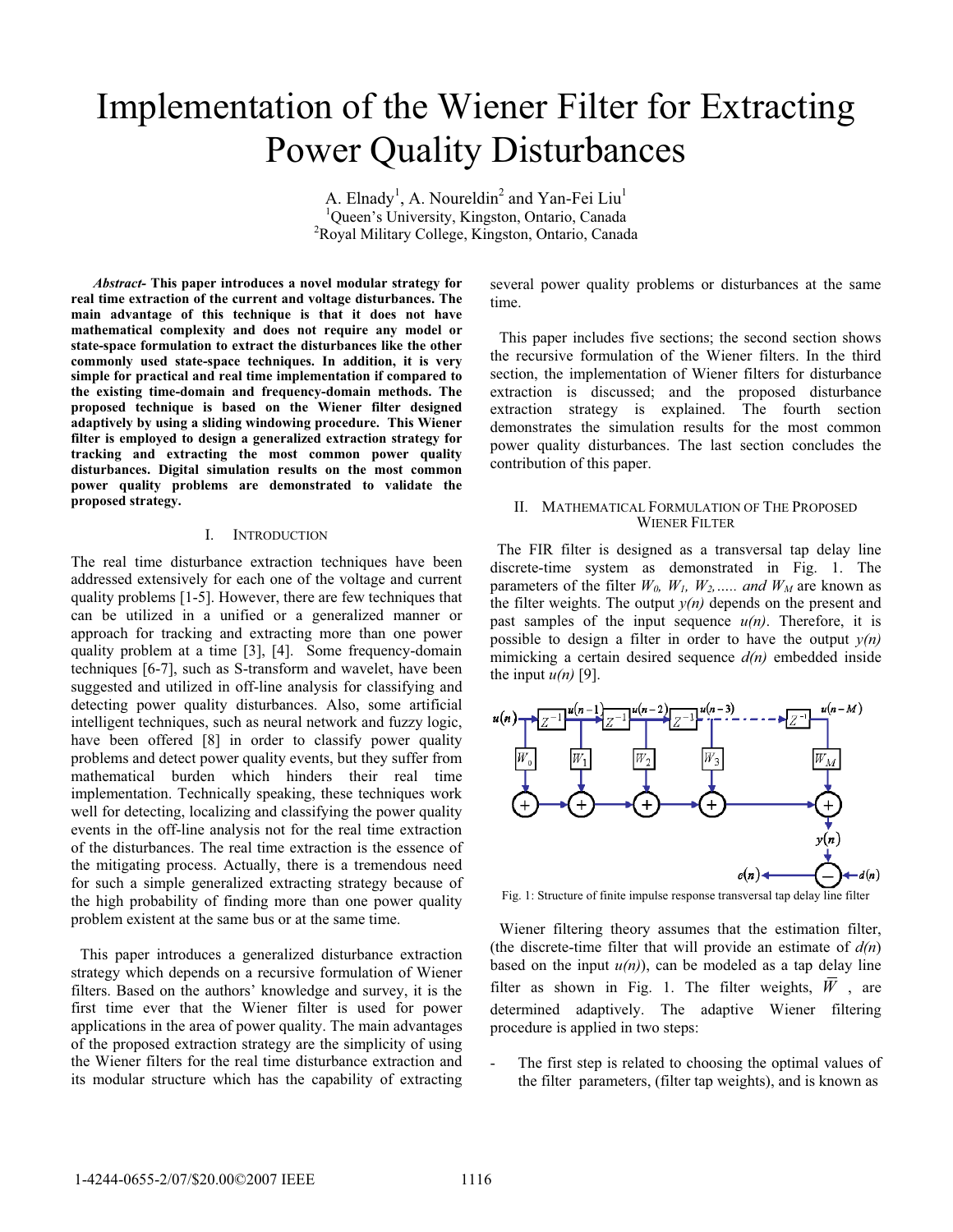the update procedure. The objective of the update procedure is to extract the desired signal *d(n)* from the input sequence  $u(n)$  by minimizing the error  $e(n)$  between the desired signal  $d(n)$  and the filter output  $y(n)$ . Since the error signal *e(n)* is random in nature, the filter tap weights will be determined by minimizing the mean square value of the error. This step is done in the off-line analysis on a set of available data for the power quality problems of interest.

During the second step, the desired response  $d(n)$  is estimated from the output  $y(n)$  by filtering out all other signal components that exist at the input signal  $u(n)$ . This step is known as the estimation procedure. This step is done on real signals in order to instantaneously extract the disturbances for the real time implementation.

The Wiener weights or Wiener vector,  $\overline{W}$ , containing the optimal values of the tap weights can be obtained as follows: 1

$$
\overline{W} = R^{-1}\overline{P} \tag{1}
$$

where *R* and *P* can be obtained from the following formulas, respectively.

$$
R = E\left(\overline{U}(n)\overline{U}^T(n)\right) = \begin{pmatrix} E(u^2(n)) & E(u(n)u(n-1)) & \dots & E(u(n)u(n-M)) \\ E(u(n-1)u(n)) & E(u^2(n-1)) & \dots & E(u(n-1)u(n-M)) \\ \vdots & \vdots & \vdots & \vdots \\ E(u(n-M)u(n)) & E(u(n-M)u(n-1)) & \dots & E(u^2(n-M)) \end{pmatrix}
$$
\n
$$
\overline{P} = E\left(d(n)\overline{U}(n)\right) = \begin{pmatrix} E\left(d(n) & u(n)\right) \\ E\left(d(n) & u(n-1)\right) \\ E\left(d(n) & u(n-2)\right) \\ \vdots \\ E\left(d(n) & u(n-M)\right) \end{pmatrix}
$$
\n(3)

 $U(n)$ ,  $U(n-1)$ , ...,  $U(n-M)$  are defined as the inputs at different *M* samples as shown in Fig. 1, and  $d(n)$  is the desired output at the current sample *n*. Whereas,  $\overline{W}$  is called a Wiener vector in this paper and defined as,

$$
\overline{W} = [W_0, W_1, W_2, ..., W_M]'
$$
 (4)

Once the Wiener vector is obtained from (1), it can be recursively utilized to extract the desired signal. This desired signal represents any power quality disturbance of interest.

## III. THE PROPOSED STRATEGY FOR DISTURBANCE **EXTRACTION**

## *A. Utilization of Wiener Filters for Recursive Disturbance Extraction*

The proposed formulation of the Wiener filter extracts any disturbance signal by recursively multiplying the Wiener vector, (which is obtained during the update procedure in the off-line analysis as described in the previous section), by distorted voltage and current waveforms. The real time implementation of the proposed technique is accomplished by using a sliding window of the distorted waveforms and the Wiener vector as shown in Fig. 2. By this simple process, (just multiplication between the Wiener vector and the distorted signal), the disturbances can be instantaneously and adaptively extracted. Therefore, the proposed technique is much simpler than a plenty of existing techniques.



Fig. 2: Operation of the proposed Wiener filter to extract disturbance signal

Each Wiener filter can be used to extract just one power quality problem or disturbance, and the width or the order of each Wiener vector  $\overline{W}$  is adjusted based on the characteristics of the power quality problem or disturbance that is required to be filtered or extracted. Consequently, the proposed extraction strategy is modular and each module can be used to extract just one power quality problem or disturbance.

The frequency response of the Wiener filter, Wiener vector, for voltage sags and swells is demonstrated in Fig. 3 in which the Wiener vector performs as a normalized band-pass filter at 60 Hz which allows the fundamental component to pass and suppresses the other components. The frequency response of the Wiener filter for harmonic extraction is illustrated in Fig. 4. This figure shows zero dB at 180 Hz, 300 Hz, 420 Hz, 540 Hz and 660 Hz.



Fig. 3: Frequency response of the Sag and Swell Wiener vector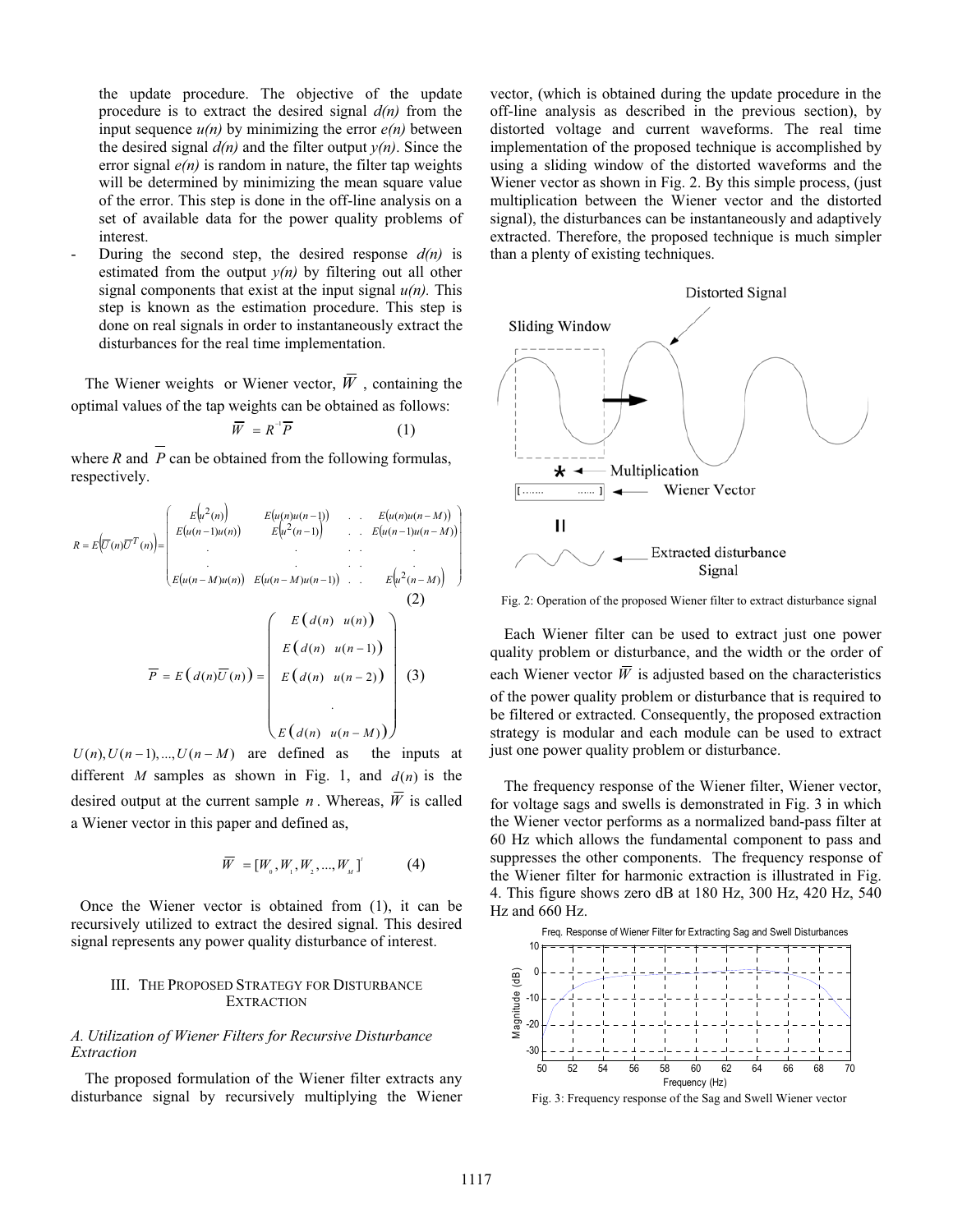The harmonic Wiener vector can be customized to any number of existing harmonics of interest in the system under study.



Cyclic voltage and current fluctuations can be mathematically presented as a summation of two disturbances of frequencies  $\omega_{\text{fundamental}} - \omega_{\text{modulating}}$  and  $\omega_{\text{fundamental}} + \omega_{\text{modulating}}$ , where  $\omega_{\text{fundamental}}$  represents the frequency of the fundamental component, and  $\omega_{\text{modulating}}$  represents the frequency of modulating signal for fluctuation. Fig. 5 demonstrates the frequency response of 10 Hz modulation in the fundamental signal of 60 Hz. As shown in this figure the required disturbances will be extracted with zero dB and the rest of the disturbances will be attenuated to lower than -20 dB.



# *B. The Structure of the Modular Disturbance Extraction Strategy*

The notion of extracting each voltage and current disturbance can be generalized and stacked to concurrently extract several disturbances such as voltage and current harmonics, voltage sags, swells and fluctuations in voltage and current. The generalized extraction strategy consists of several modules, (Wiener vectors or filters). Each module, or a Wiener filter, is responsible for extracting a specific disturbance and attenuating the rest of the disturbances. The structure of the proposed strategy is illustrated in Fig. 6

#### IV. SIMULATION RESULTS

This section shows the simulation results of each module of the proposed modular extraction strategy as shown in Fig. 6, and the comparison between the proposed technique and the most common technique for each power quality disturbance of interest.



#### *A. Harmonic Disturbances*

The proposed filter is examined for multiple harmonics and its performance is compared with the performance of the adaptive perceptron, (Adaline) [10], technique for the same harmonics. The distorted current is expressed as,

$$
I = 100\sin(2\pi 60t) + 50\sin(2\pi 180t) + 30\sin(2\pi 300t)
$$
  
+ 25\sin(2\pi 420t) + 15\sin(2\pi 5400t) + 10\sin(2\pi 660t) (5)

The extracted disturbances of proposed Wiener filter and the adaptive perceptron are demonstrated in Figs. 7 and 8, respectively. The comparison between these two waveforms shows great matching in the steady state performance between the adaptive perceptron technique and the proposed technique.



Fig. 8: Disturbance extraction by the adaptive perceptron (adaline)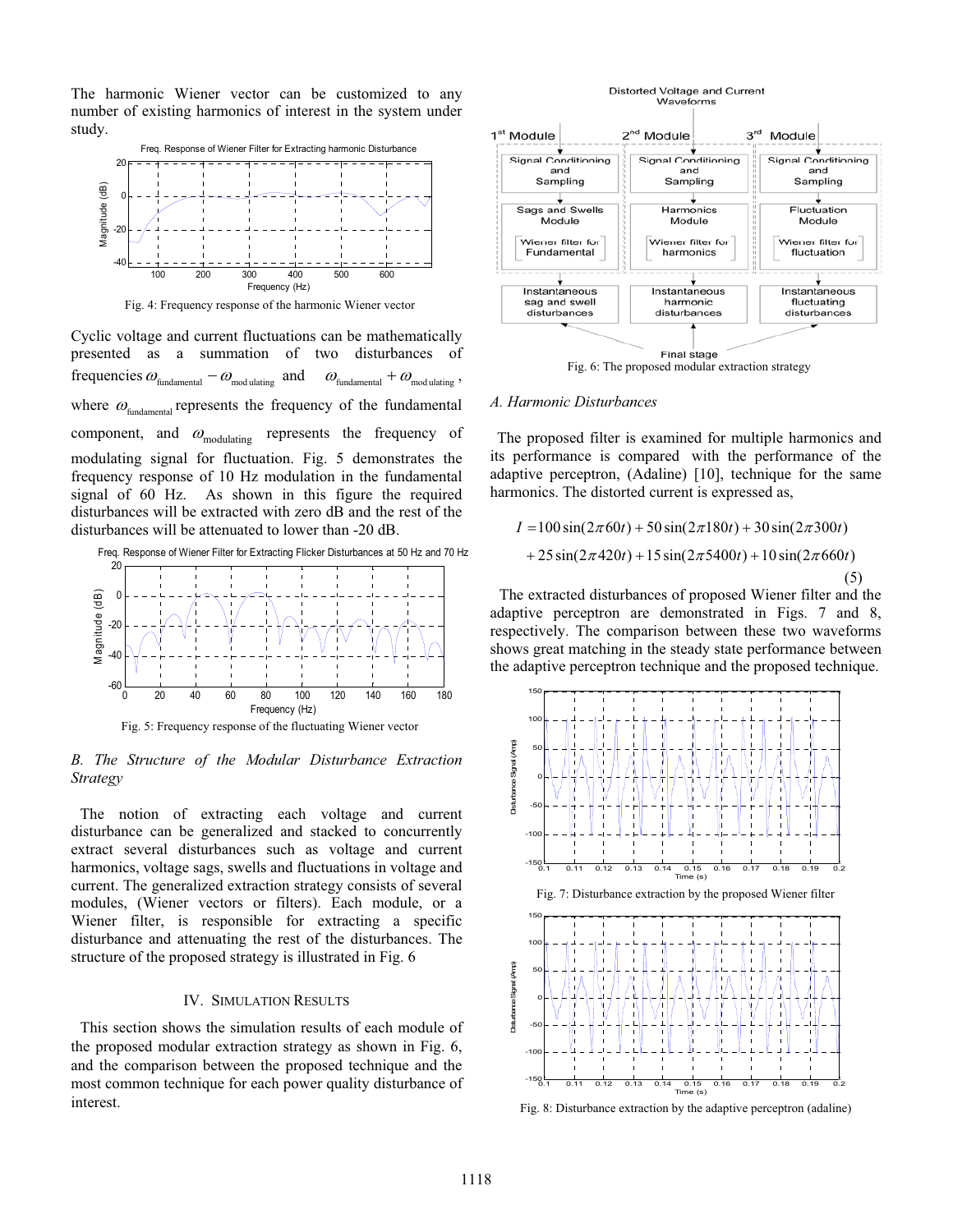#### *B. Sag and Swell Disturbances*

A voltage sag is applied to the proposed Wiener filter and the d-q reference frame technique, which is a very common technique for extracting sag disturbances [11]. This voltage sag is mathematically defined as,

$$
V = 10 \sin(2\pi 60t) (kV)
$$
  
\n
$$
t < 0.2s
$$
  
\n
$$
7 \sin(2\pi 60t + 10^{\circ}) (kV)
$$
  
\n
$$
10 \sin(2\pi 60t + 5^{\circ}) (kV)
$$
  
\n
$$
t > 0.3s
$$
  
\n
$$
t > 0.2s
$$

The results of the instantaneous tracking of the forgoing voltage sag are demonstrated in Figs 9 and 10, respectively. In these two figures, it is proved that the steady state performances of both techniques are similar to each other. Also, it is apparent from Fig. 9 that the transient duration of the proposed Wiener filer is about a half cycle in order to track a new steady state value of the sagged voltage.



*C. Voltage and Current Fluctuating Disturbances* 

The current fluctuation will be presented as an example for a fluctuating disturbance. Fig. 11 depicts a current fluctuation waveform which is mathematically expressed by,

 $I_{disorted} = [1 + 0.1 \sin(2 * pi * 10 * t)] * 100 \sin(2 * pi * 60 * t)$ 



Fig. 10: Sag tracking using the d-q reference frame technique



Fig. 11: Current fluctuation waveform

The Kalman filter is commonly used for these applications [3]. The extracted disturbances of the Wiener filter and the Kalman filter are illustrated in Figs. 12 and 13, respectively. The visual comparison between these waveforms indicates the accuracy of extraction and tracking of the proposed technique with respect to the Kalman filter. In addition, the proposed technique is mathematically simpler than the Kalman filter for the practical implementation.





Fig. 12: Fluctuating disturbance extraction using the proposed Wiener filter

Fig. 13: Fluctuating disturbance extraction using the Kalman filter

#### V. CONCLUSION

The proposed extraction strategy for power quality disturbances is simple for the practical implementation and it is accurate compared to the commonly used extraction strategies and techniques. Moreover, the modular structure of the extraction strategy provides the ability to extract any number of disturbances at the same time. Finally, the